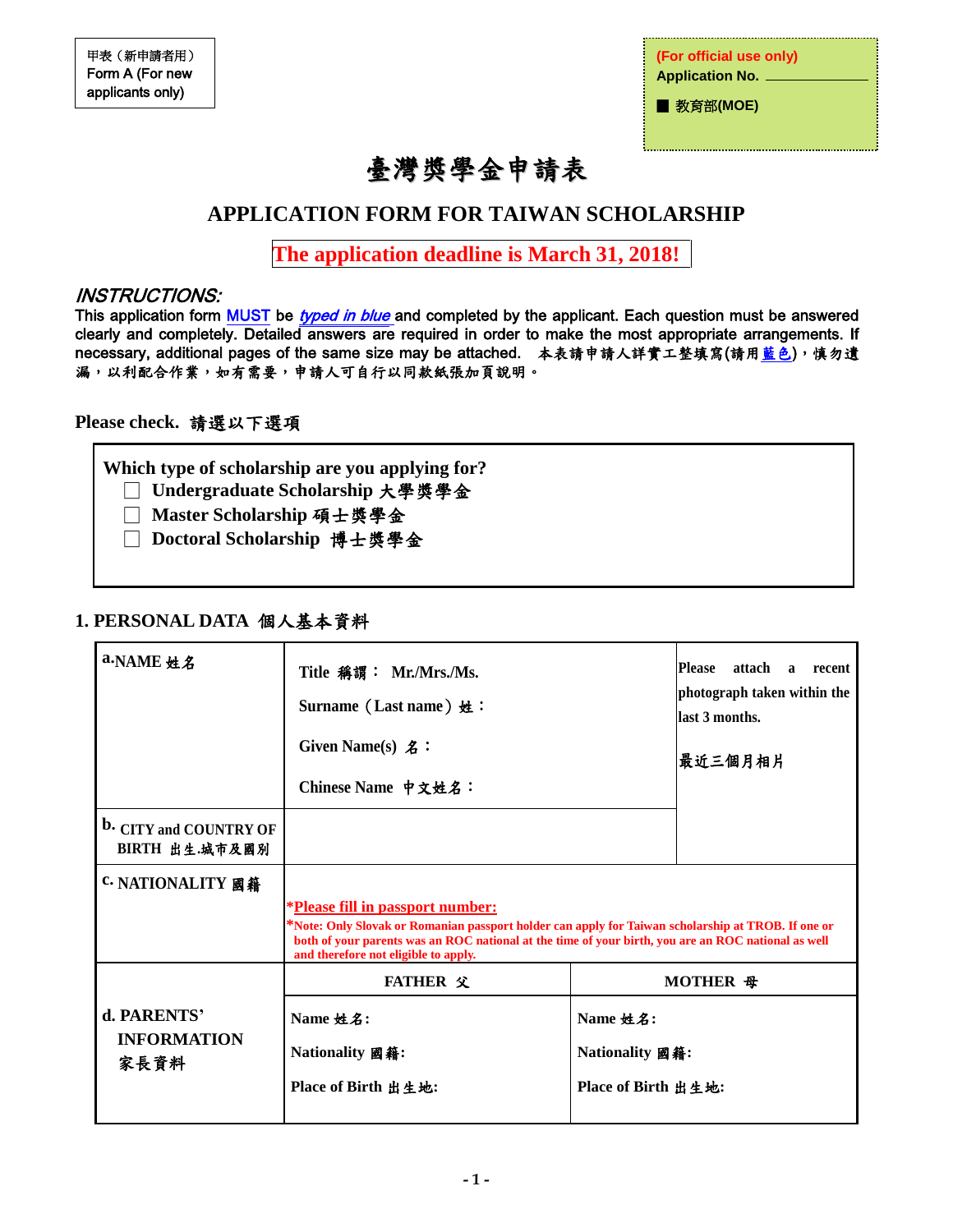| e. CONTACT<br><b>INFORMATION</b>                         | Permanent Address 永久地址:                                                                                                 |  |  |  |  |
|----------------------------------------------------------|-------------------------------------------------------------------------------------------------------------------------|--|--|--|--|
| 聯絡地址、電話、電子<br>郵件                                         | Mailing Address (If different from above) 郵寄地址:                                                                         |  |  |  |  |
|                                                          | Telephone 電話:<br>E-mail 電子郵件:                                                                                           |  |  |  |  |
|                                                          | Cell phone 手機:                                                                                                          |  |  |  |  |
| f. SEX 性別                                                | $\Box$ Male $\overline{g}$<br>$\Box$ Female $\bigstar$                                                                  |  |  |  |  |
| g. MARITAL STATUS<br>婚姻狀況                                | □ Single 單身<br>□ Married 已婚                                                                                             |  |  |  |  |
| h. DATE of BIRTH<br>生日                                   | (Day 日/Month 月/Year 年):                                                                                                 |  |  |  |  |
| i. PAST RESIDENCE in<br>TAIWAN 居住臺灣                      | $\Box$ Never $\overline{\Phi}$ ; $\Box$ Yes, from<br>$(dd/mm/yr)$ to<br>(dd/mm/yr).是,起迄日期<br>reason for residence 居住事由: |  |  |  |  |
| j. Taiwan Scholarship/<br><b>Huayu Enrichment</b>        | □None 無; □Yes, from<br>$(dd/mm/yr)$ to<br>(dd/mm/yr);是,起迄日期                                                             |  |  |  |  |
| <b>Scholarship Award</b><br>History 臺灣獎學金/華<br>語文獎學金受獎紀錄 | Type(s) of Scholarship Awarded:                                                                                         |  |  |  |  |
| <b>k. HEALTH CONDITION</b><br>健康狀況                       | $\Box$ Excellent<br>$\Box$ Good<br>$\Box$ Fair                                                                          |  |  |  |  |
| <sup>1</sup> CHRONIC DISEASES                            | None 無<br>⊔                                                                                                             |  |  |  |  |
| 慢性病                                                      | $\Box$<br>Yes 有--Please specify 請指明:                                                                                    |  |  |  |  |
| m. CONTACT PERSON,<br>IN CASE OF AN<br><b>EMERGENCY</b>  | Name 姓名:<br>Relationship 關係:                                                                                            |  |  |  |  |
| 緊急事件聯絡人                                                  | Address 地址:                                                                                                             |  |  |  |  |
|                                                          | Telephone 電話:<br>E-mail 電子郵件:                                                                                           |  |  |  |  |
|                                                          | Cell phone 手機:                                                                                                          |  |  |  |  |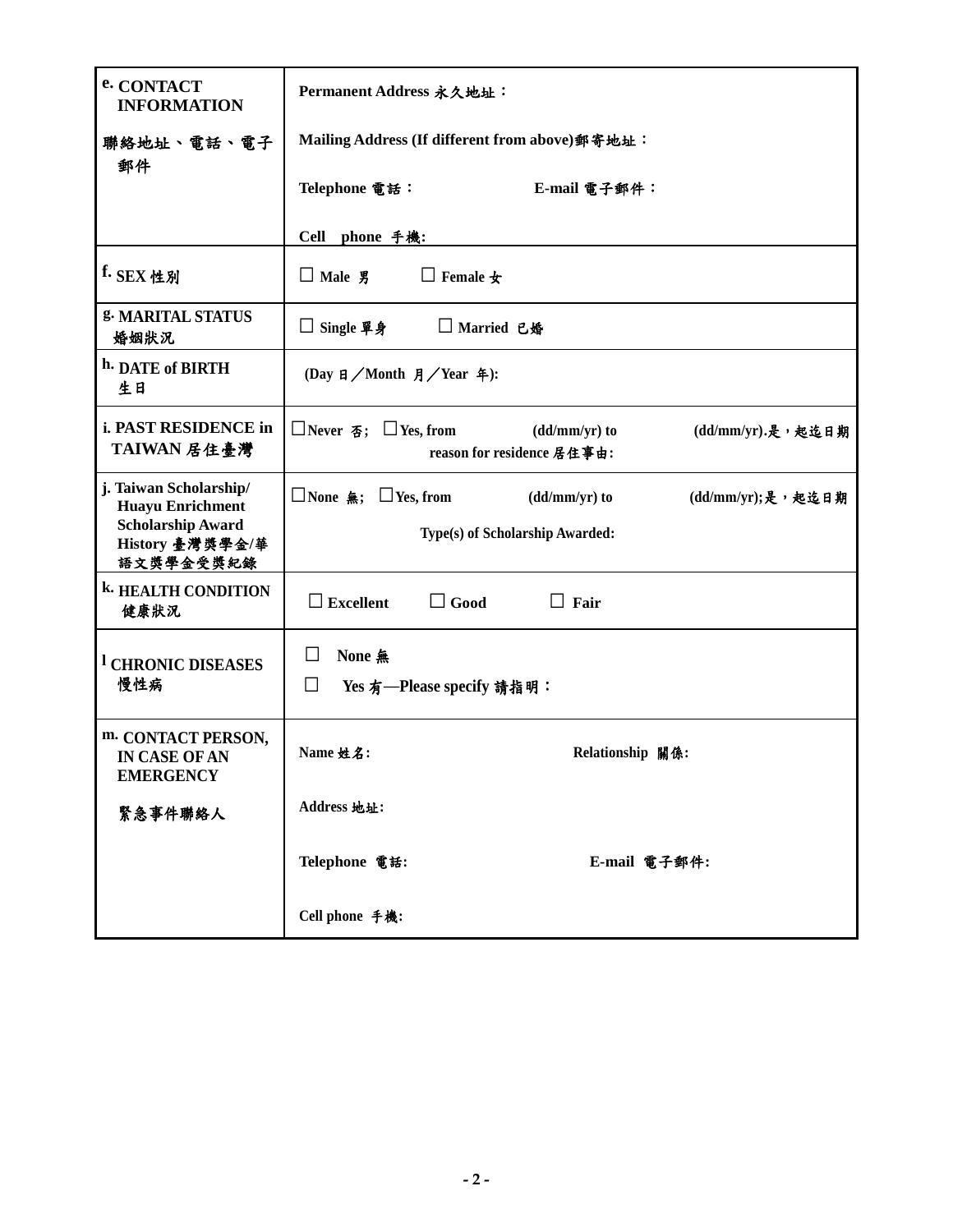## **2. LANGUAGE PROFICIENCY** 語言能力

| <b>LANGUAGE</b><br><b>PROFICIENCY</b><br>語言能力 | <b>COMPREHENSION</b><br>聽 |           | <b>READING 讀</b> |                       | <b>WRITING</b> 寫 |           | SPEAKING 說            |           |           |                       |           |           |
|-----------------------------------------------|---------------------------|-----------|------------------|-----------------------|------------------|-----------|-----------------------|-----------|-----------|-----------------------|-----------|-----------|
|                                               | <b>Excellent</b><br>優     | Good<br>良 | Fair<br>可        | <b>Excellent</b><br>優 | Good<br>良        | Fair<br>可 | <b>Excellent</b><br>優 | Good<br>良 | Fair<br>可 | <b>Excellent</b><br>優 | Good<br>良 | Fair<br>च |
| <b>CHINESE</b>                                |                           |           |                  |                       |                  |           |                       |           |           |                       |           |           |
| <b>ENGLISH</b>                                |                           |           |                  |                       |                  |           |                       |           |           |                       |           |           |
| (Other, please state)                         |                           |           |                  |                       |                  |           |                       |           |           |                       |           |           |

**\*Notes:**

1. For applicants to non-all-English programs, a photocopy of certificate of "Test of Chinese as a Foreign Language" (TOCFL) Level 3 or above must be submitted. Other similar tests are not accepted. Applicants could take the TOCFL test in Vienna. Please contact our sister office in Vienna at [http://www.taipei.at/culture/de.](http://www.taipei.at/culture/de)

**2.** For applicants to all-English programs, a photocopy of TOEFL or IELTS test scores must be submitted. Other test scores might not be considered. Please see the website (www.studyintaiwan.org) for more information. If your school program is not all-English program, you must hand in a photocopy of certificate of "Test of Chinese as a Foreign Language" (TOCFL) Level 3 or above.

## **3. EDUCATIONAL BACKGROUND** 教育背景

| Level 程度                               | Name of Institution<br>校名 | Department<br>科系 | <b>GPA</b><br>成績 | Country/City<br>地點 | Period of Enrollment<br>$(mm/yyyy-mm/yyyy)$<br>修業年限 |
|----------------------------------------|---------------------------|------------------|------------------|--------------------|-----------------------------------------------------|
| Secondary<br>Education 中學              |                           |                  |                  |                    |                                                     |
| Undergraduate Level<br>Education 大學    |                           |                  |                  |                    |                                                     |
| <b>Graduate Level</b><br>Education 研究所 |                           |                  |                  |                    |                                                     |

**4. REFERENCES** 推薦單位 **(**人**)** 資料 **(not from job supervisors, but from principals, professors, or teachers; two reference letters should be submitted in sealed envelopes as part of the application package.)**

| Name 姓名 | <b>Position 職務</b> | Telephone, E-Mail or Mailing Address 電話及郵電地址 |
|---------|--------------------|----------------------------------------------|
|         |                    |                                              |
|         |                    |                                              |
|         |                    |                                              |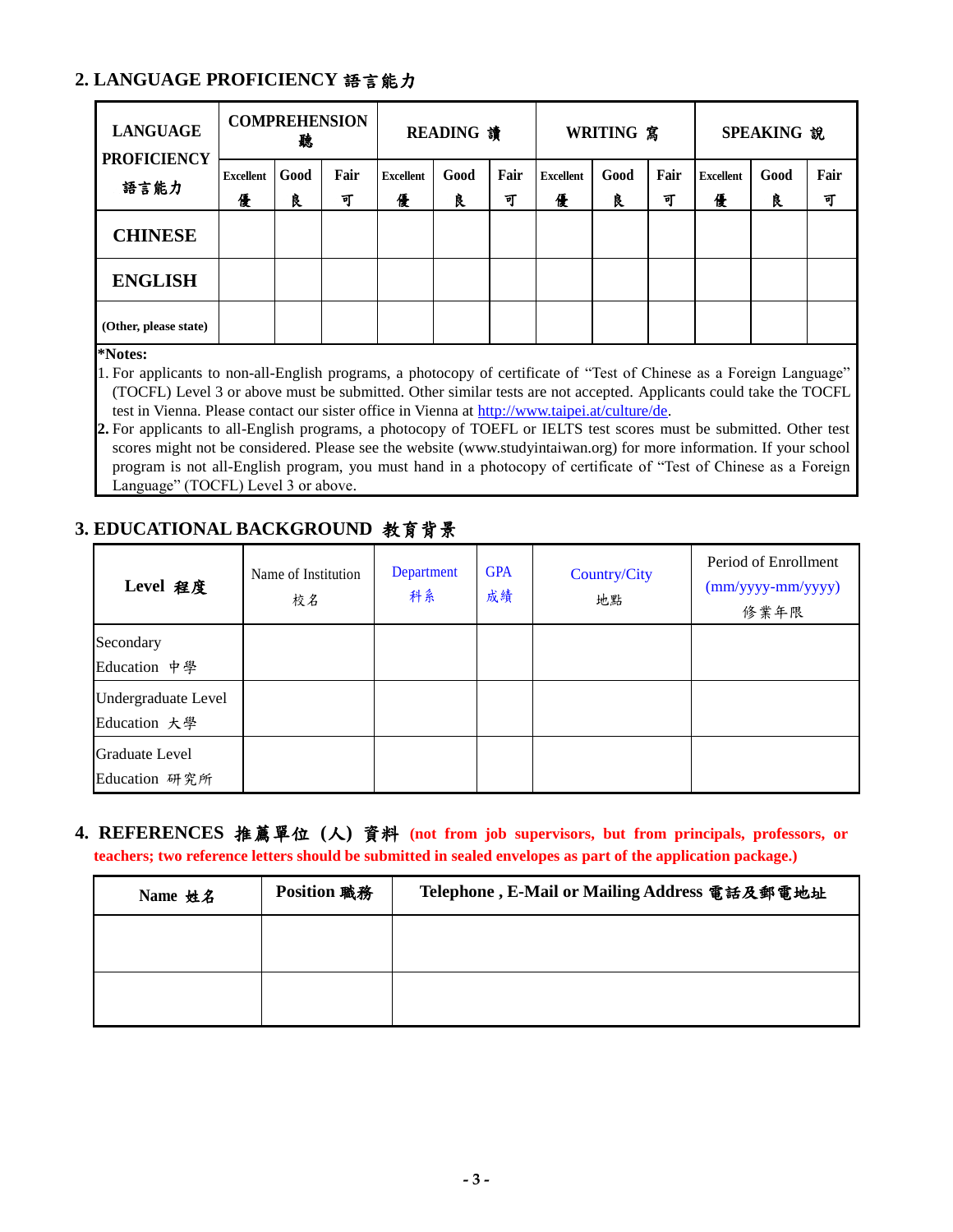# **5. PREVIOUS EMPLOYMENT (Use one line for each position)** 工作經歷

| Position 職務 | Company/Organization<br>機構名稱 | <b>Period of Employment</b><br>服務期間 | <b>Responsibilities</b><br>工作說明 |
|-------------|------------------------------|-------------------------------------|---------------------------------|
|             |                              |                                     |                                 |
|             |                              |                                     |                                 |
|             |                              |                                     |                                 |

## **6. PRESENT EMPLOYMENT** 現職狀況

| a. COMPANY/<br><b>ORGANIZATION</b><br>機構名稱                                             |                                                     |                                        |                                                 |                                             |
|----------------------------------------------------------------------------------------|-----------------------------------------------------|----------------------------------------|-------------------------------------------------|---------------------------------------------|
| <b>b</b> POSITION<br>職稱                                                                |                                                     |                                        | c. From 起始日期                                    |                                             |
| d. CONTACT<br><b>INFORMATION</b><br>聯絡資訊                                               | Address 地址:<br>Telephone 電話:<br>Fax 電傳:             |                                        | Cell phone 手機:<br>E-mail 電子郵件:                  |                                             |
| e. TYPE OF                                                                             | $\Box$ Govt. Ministry/<br>Agency 政府部門               | $\Box$ University/<br>Institution 大學校院 |                                                 | $\Box$ Govt./State-owned<br>Enterprise 公營企業 |
| <b>ORGANIZATION</b><br>機構種類                                                            | <b>Locally-owned</b><br>$\sqcup$<br>Enterprise 私人企業 | $\Box$ Joint Venture<br>合資企業           | $\Box$ International<br>Enterprise 國際公司 非政府國際組織 | <b>NGO</b>                                  |
| f. PRESENT<br><b>DUTIES &amp;</b><br><b>YEARS OF</b><br><b>EMPLOYMENT</b><br>現任職務及資歷年限 |                                                     |                                        |                                                 |                                             |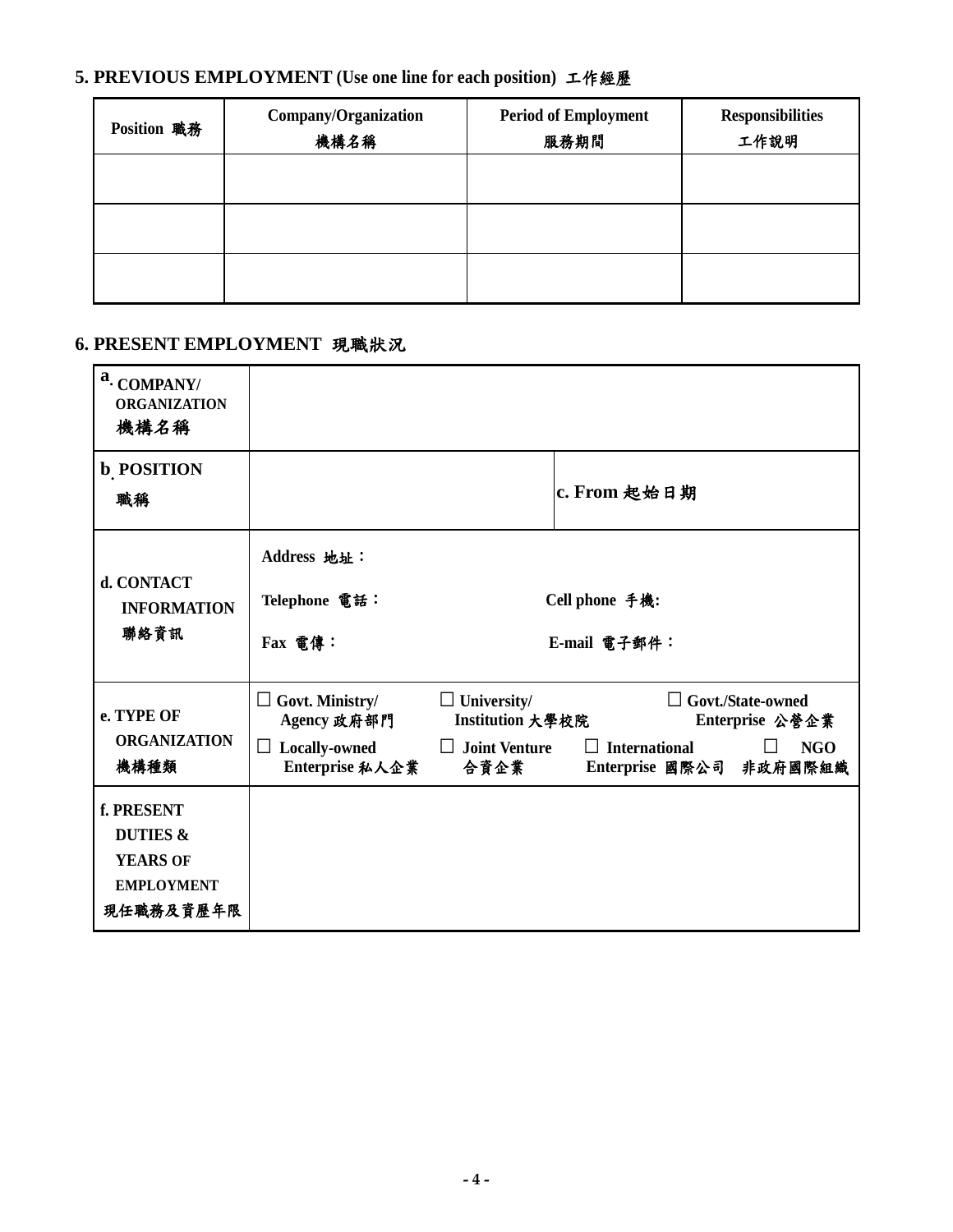## **7. LANGUAGE CENTER OR/AND UNIVERSITY/DEPARTMENT WHICH YOU PLAN TO ATTEND IN TAIWAN** 擬就讀之大學校院系所

**Please provide all the following details-1) the title of the degree program: 2) the full name of the university/college: 3) the department within that university: 4) what kind of degree program?** □all-English program □non-all-English program Please see the website (www.studyintaiwan.org) for more information.

**\*Note: Applicants should apply directly for admission within the deadlines specified by each university/college listed in the "Association of Taiwan Scholarship Program Schools 2018" and submit a copy of admission application materials.**

## **8. PLEASE BRIEFLY STATE YOUR STUDY PLAN WHILE IN TAIWAN** 請敘述在臺研修計畫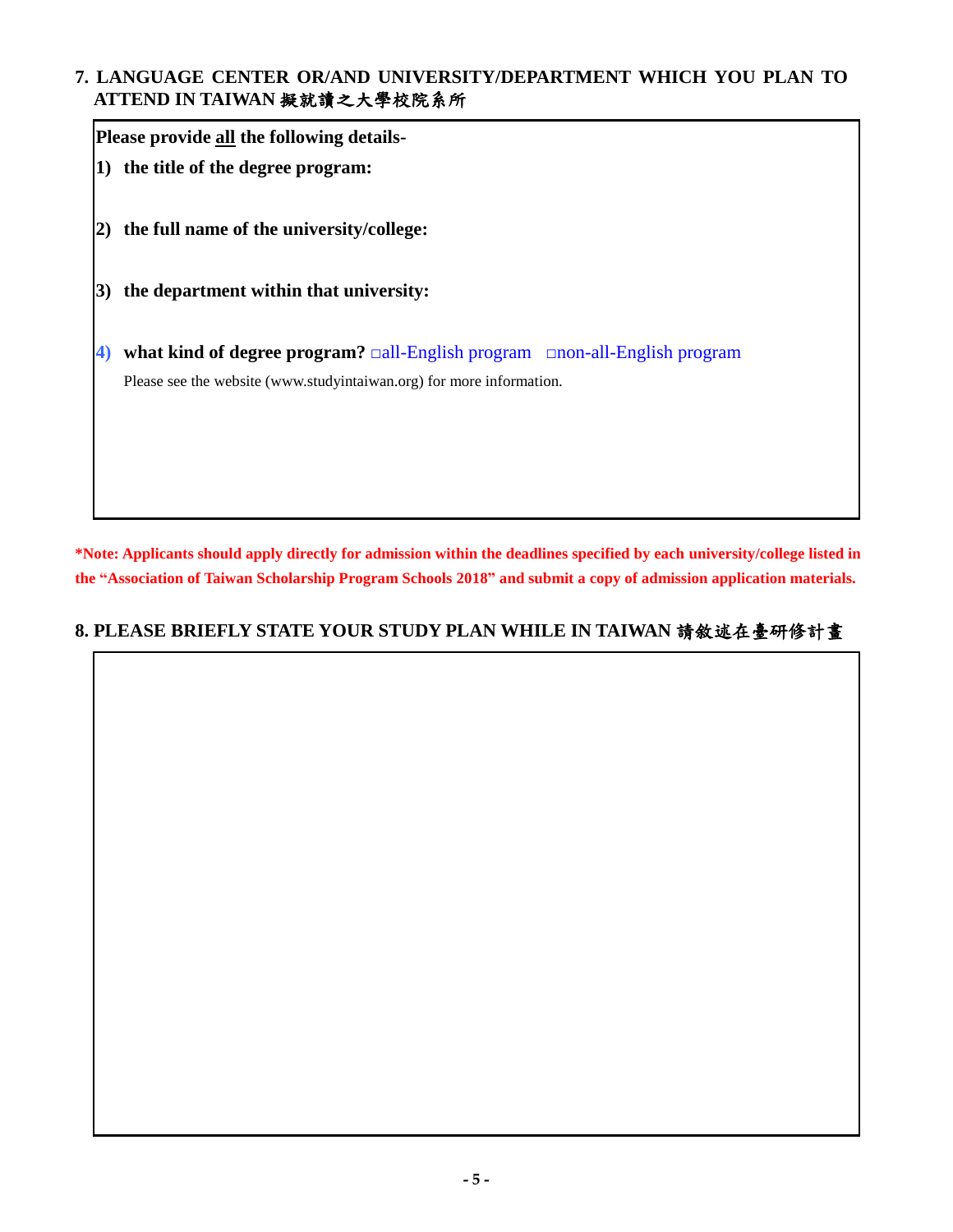#### **9. DECLARATION: I declare that:**

| $\Box$ I am neither concurrently an ROC national, nor an overseas compatriot of the ROC; |  |  |
|------------------------------------------------------------------------------------------|--|--|
|                                                                                          |  |  |

□ **I am not currently undertaking studies in Taiwan for the same educational level as the scholarship type for which I am applying;**

□ **I am not applying for this scholarship as an exchange student resulting from an agreement signed between my home institution and any Taiwan university/college;**

□ **The information I have given on this application is complete and accurate to the best of my knowledge;**

□ **I agree to be automatically disqualified for Taiwan Scholarship if I fail to submit all the necessary documents in time.**

**Applicant's Signature** 

**Date** 

 **\_\_\_\_\_ /\_\_\_\_\_/\_\_\_\_\_**

# **The application deadline is March 31, 2018**

#### **Application Checklist:**

Please complete the following checklist and enclose it with your application package. Please make a note of "TS 2018" on envelope, mail all the necessary documents in one package and send to our office before March 31, 2018.

**Taipei Representative Office, Bratislava(TROB) Mostova 2, 81102 Bratislava, Slovak Republic**